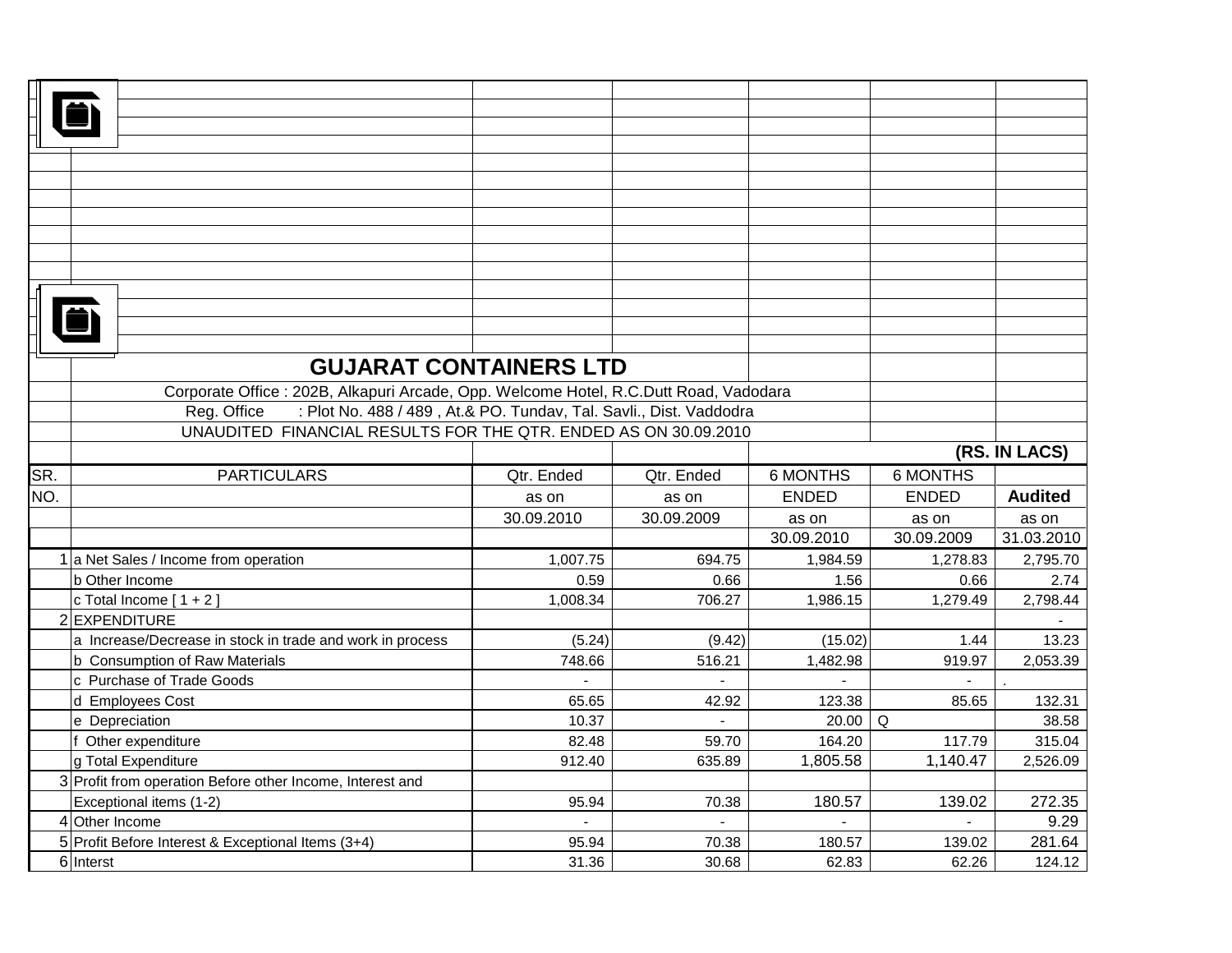| 7 Profit after Interst but before Exceptional Items (5-6)                                                    | 64.58          | 39.70          | 117.74                   | 76.76                      | 157.52    |
|--------------------------------------------------------------------------------------------------------------|----------------|----------------|--------------------------|----------------------------|-----------|
| 8 Exceptional items (1-2)                                                                                    |                |                |                          |                            | 1.06      |
| 9 Profit (+) \ Loss (-) from ordinery activities before Tax (7+8)                                            | 64.58          | 39.70          | 117.74                   | 76.76                      | 156.46    |
| 10 Tax Expenses                                                                                              |                |                |                          |                            | 0.21      |
| 11 Net Profit (+) \ Loss (-) from Ordinery Activities after tax (9-10)                                       | 64.58          | 39.70          | 117.74                   | 76.76                      | 156.25    |
| 12 Extraordinary item                                                                                        |                |                |                          |                            | 189.73    |
| 13 Net Profit $(+) \setminus Loss$ (-) for the period (11-12)                                                | 64.58          | 39.70          | 117.74                   | 76.76                      | (33.48)   |
| 14 Paid-Up Equity Share Capital in Nos                                                                       | 465            | 465            | 465                      | 465                        | 465       |
| 15 Reserves excluding Revaluation                                                                            | $\blacksquare$ | $\blacksquare$ |                          | $\blacksquare$             |           |
| 16 Earning Per share (EPS)                                                                                   | 0.14           | 0.09           | 0.25                     | 0.17                       | (0.07)    |
| (a) Basic and diluted EPS before Extraordinery items for the                                                 |                | $\blacksquare$ | $\overline{\phantom{a}}$ |                            |           |
| period for the year to date and for then previous year                                                       |                |                |                          |                            |           |
| (b) Basic and diluted EPS after Extraordinery items for the                                                  |                |                |                          |                            |           |
| period for the year to date and for then previous year                                                       |                |                |                          |                            |           |
| 17 Public Share Holding Nos of Share                                                                         |                |                |                          |                            |           |
| Nos of Share                                                                                                 | 3,128,500      | 2,478,500      | 3,128,500                | 2,478,500                  | 3,128,500 |
| % Of Share holding                                                                                           | 67.28%         | 53.30%         | 67.28%                   | 53.30%                     | 67.28%    |
| 18 Promotors and Promoter group                                                                              |                |                |                          |                            |           |
| Sharehodling                                                                                                 |                |                |                          |                            |           |
| (a) Pledged / Encumbered                                                                                     |                |                |                          |                            |           |
| Nos of Share                                                                                                 | 1,000,000      | 1,000,000      | 1,000,000                | 1,000,000                  | 1,000,000 |
| % Of Share holding                                                                                           | 65.72%         | 46.05%         | 65.72%                   | 46.05%                     | 65.72%    |
| (as a% of the total shre holding of Promoter and promoter                                                    |                |                |                          |                            |           |
| group)                                                                                                       |                |                |                          |                            |           |
| % Of Share holding                                                                                           | 21.50%         | 21.50%         | 21.50%                   | 21.50%                     | 21.50%    |
| (as a% of the total share capital of the compay)                                                             |                |                |                          |                            |           |
| (b) Non-encumberedPledged / Encumbered                                                                       |                |                |                          |                            |           |
| Nos of Share                                                                                                 | 521,500        | 1,171,500      | 521,500                  | 1,171,500                  | 521,500   |
| % Of Share holding                                                                                           | 34.28%         | 53.95%         | 34.28%                   | 53.95%                     | 34.28%    |
| (as a% of the total shre holding of Promoter and promoter                                                    |                |                |                          |                            |           |
| group                                                                                                        |                |                |                          |                            |           |
| % Of Share holding                                                                                           | 11.21%         | 25.20%         | 11.21%                   | 25.20%                     | 11.21%    |
| (as a% of the total share capital of the compay)                                                             |                |                |                          |                            |           |
| (as a% of the total shre holding of Promoter and promoter                                                    |                |                |                          |                            |           |
| The above result were taken on record by the Board of Directors of Company at its meeting held on 23.10.2010 |                |                |                          |                            |           |
|                                                                                                              |                |                |                          |                            |           |
|                                                                                                              |                |                |                          | for GUJARAT CONTAINERS LTD |           |
| Date: 23.10.2010                                                                                             |                |                |                          |                            |           |
| Place: Vadodara                                                                                              |                |                |                          |                            |           |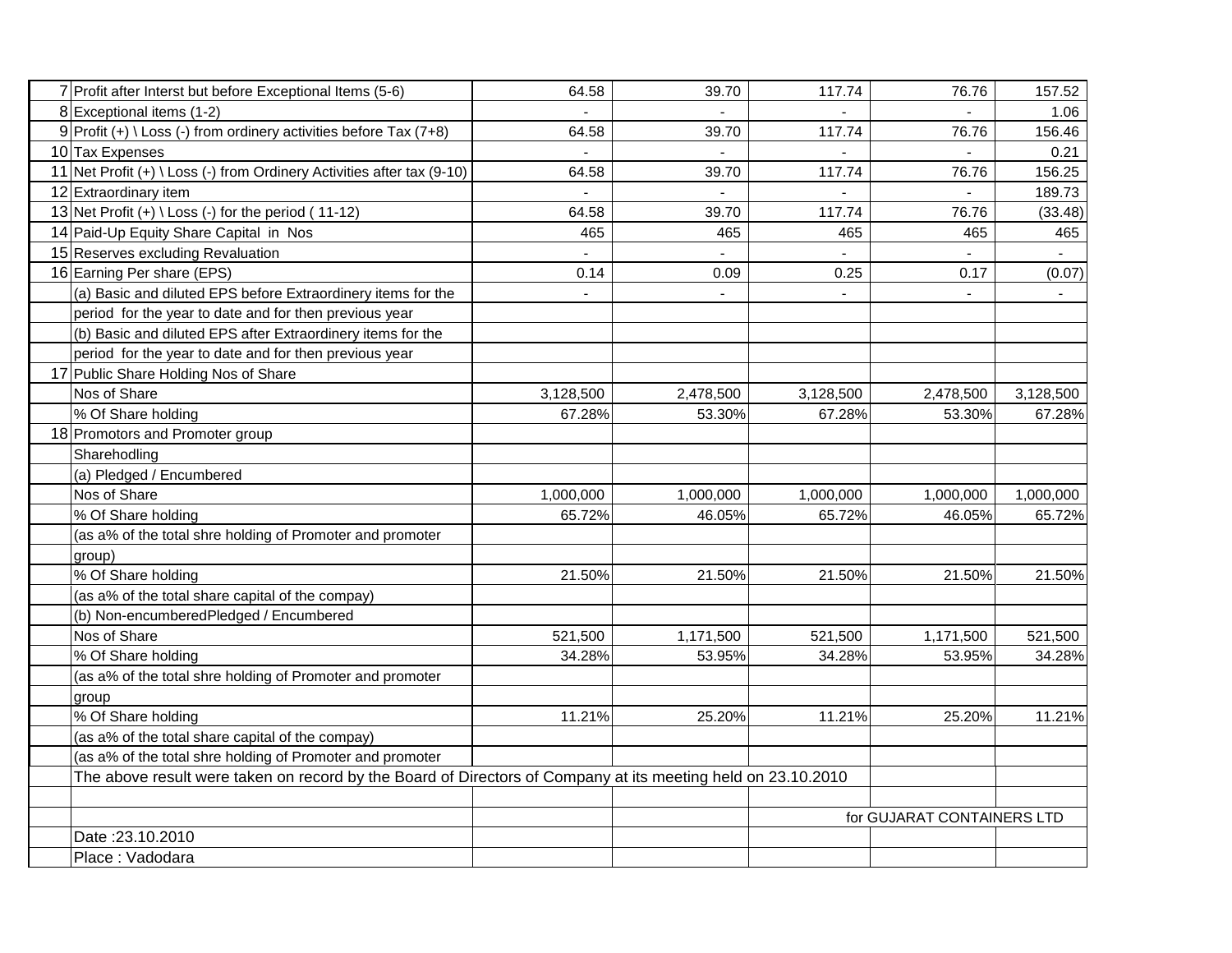|                                                                                      |                                                       |  |  |  | <b>DIRECTOR</b> |  |  |  |  |  |  |
|--------------------------------------------------------------------------------------|-------------------------------------------------------|--|--|--|-----------------|--|--|--|--|--|--|
| Note :(1) Provision for Bad debt / write off will be provided at the end of the year |                                                       |  |  |  |                 |  |  |  |  |  |  |
|                                                                                      | (2) Half yearly Depreciation provided on Fixed Asstes |  |  |  |                 |  |  |  |  |  |  |
|                                                                                      |                                                       |  |  |  |                 |  |  |  |  |  |  |
|                                                                                      |                                                       |  |  |  |                 |  |  |  |  |  |  |
| حسم                                                                                  |                                                       |  |  |  |                 |  |  |  |  |  |  |
|                                                                                      |                                                       |  |  |  |                 |  |  |  |  |  |  |
|                                                                                      |                                                       |  |  |  |                 |  |  |  |  |  |  |
|                                                                                      |                                                       |  |  |  |                 |  |  |  |  |  |  |
|                                                                                      |                                                       |  |  |  |                 |  |  |  |  |  |  |
|                                                                                      |                                                       |  |  |  |                 |  |  |  |  |  |  |
|                                                                                      |                                                       |  |  |  |                 |  |  |  |  |  |  |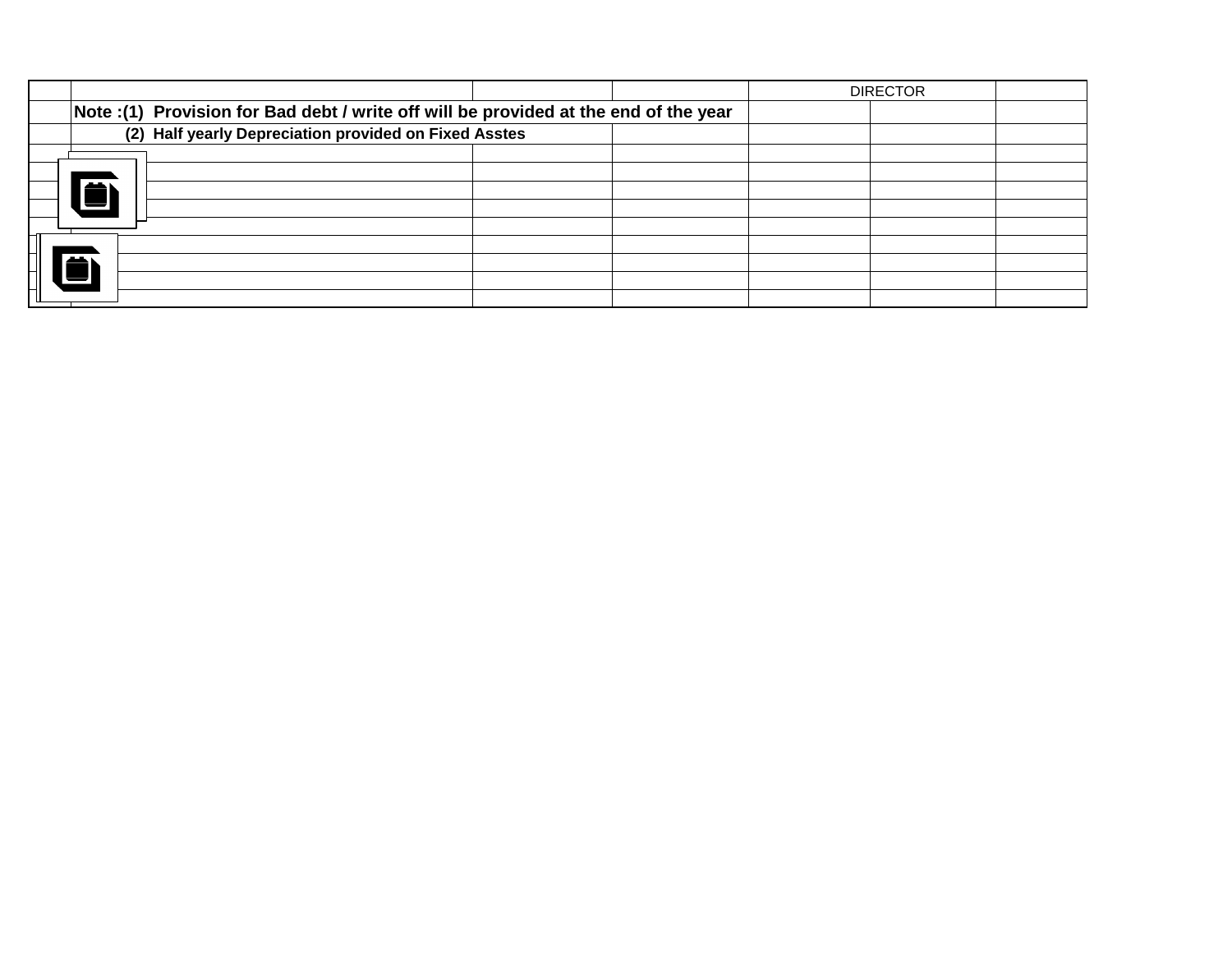|                          |                             | 651 |  |  |  |  |
|--------------------------|-----------------------------|-----|--|--|--|--|
|                          |                             |     |  |  |  |  |
|                          |                             |     |  |  |  |  |
|                          |                             |     |  |  |  |  |
|                          |                             |     |  |  |  |  |
|                          |                             |     |  |  |  |  |
|                          |                             |     |  |  |  |  |
|                          |                             |     |  |  |  |  |
|                          |                             |     |  |  |  |  |
|                          |                             |     |  |  |  |  |
|                          |                             |     |  |  |  |  |
|                          |                             |     |  |  |  |  |
|                          |                             |     |  |  |  |  |
|                          |                             |     |  |  |  |  |
|                          |                             |     |  |  |  |  |
|                          |                             |     |  |  |  |  |
|                          |                             |     |  |  |  |  |
|                          |                             |     |  |  |  |  |
|                          |                             |     |  |  |  |  |
|                          |                             |     |  |  |  |  |
|                          |                             |     |  |  |  |  |
|                          |                             |     |  |  |  |  |
|                          |                             |     |  |  |  |  |
|                          |                             |     |  |  |  |  |
| 976.84                   | 584.08                      |     |  |  |  |  |
| $\frac{0.97}{(9.78)}$    | $\mathbb{Z}^{\mathbb{Z}}$   |     |  |  |  |  |
|                          |                             |     |  |  |  |  |
| 968.03                   | $(10.86)$<br>573.22         |     |  |  |  |  |
|                          |                             |     |  |  |  |  |
| 734.32                   | 403.76                      |     |  |  |  |  |
| $\overline{\phantom{0}}$ | $\mathcal{L}_{\mathcal{A}}$ |     |  |  |  |  |
| 57.73                    | 42.73                       |     |  |  |  |  |
| 9.63                     | $\omega_{\rm c}$            |     |  |  |  |  |
| 81.72                    | 58.09                       |     |  |  |  |  |
| 883.40                   | 504.58                      |     |  |  |  |  |
| $\overline{\mathcal{L}}$ | $\mathcal{L}^{\pm}$         |     |  |  |  |  |
| 84.63                    | 68.64                       |     |  |  |  |  |
| $\overline{\mathcal{L}}$ | $\omega_{\rm c}$            |     |  |  |  |  |
| 84.63                    | 68.64                       |     |  |  |  |  |
| 31.47                    | 31.58                       |     |  |  |  |  |
|                          |                             |     |  |  |  |  |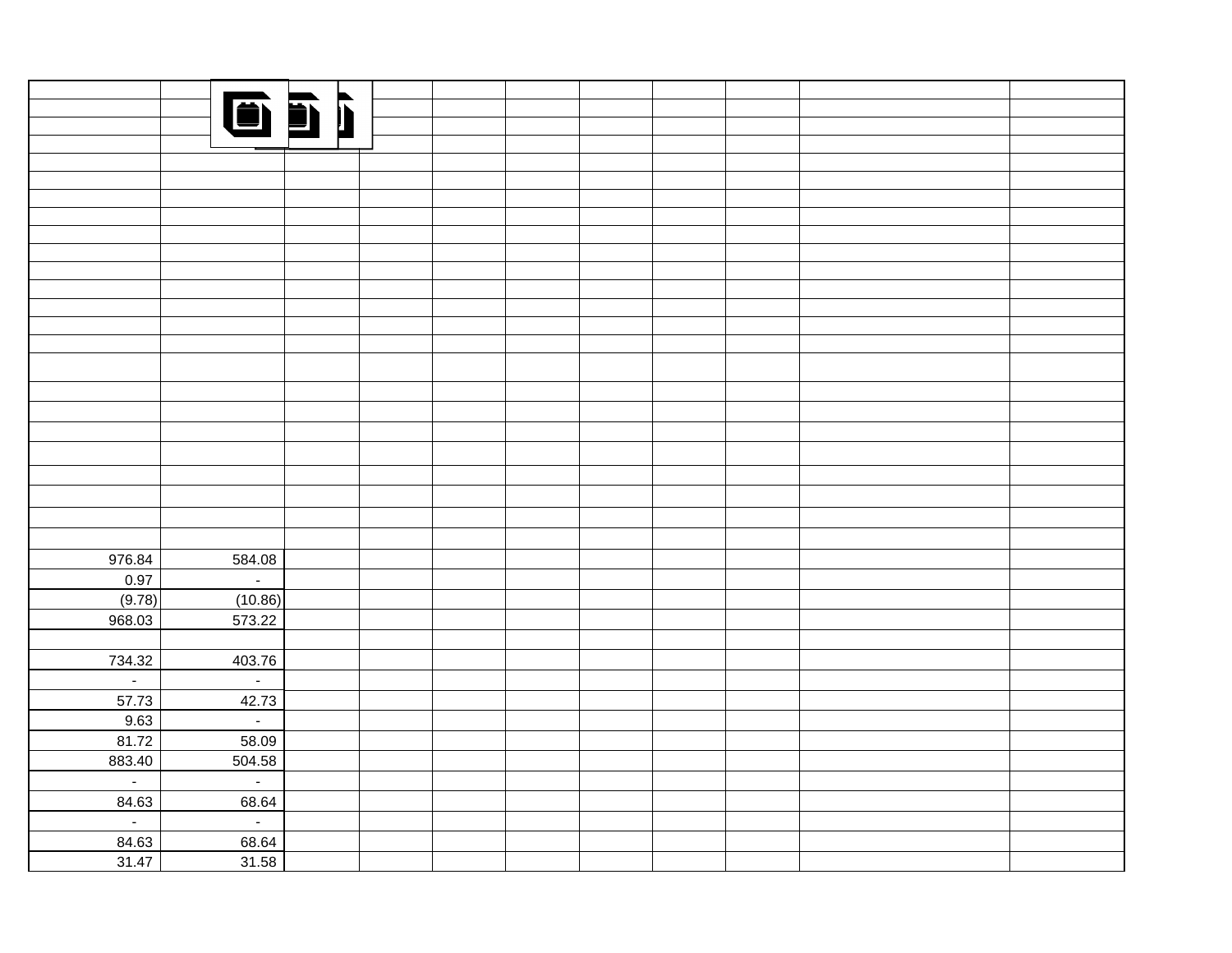| 53.16                       | 37.06                         |  |  |  |  |
|-----------------------------|-------------------------------|--|--|--|--|
| $\omega$                    | $\sim$                        |  |  |  |  |
| 53.16                       | 37.06                         |  |  |  |  |
| $\mathcal{L}^{\mathcal{A}}$ | $\sim$                        |  |  |  |  |
| 53.16                       | 37.06                         |  |  |  |  |
| $\mathbb{L}^+$              | $\sim$                        |  |  |  |  |
| 53.16                       | 37.06                         |  |  |  |  |
| 465.00                      | 465.00                        |  |  |  |  |
|                             |                               |  |  |  |  |
| 0.11                        | 0.08                          |  |  |  |  |
|                             |                               |  |  |  |  |
|                             |                               |  |  |  |  |
|                             |                               |  |  |  |  |
|                             |                               |  |  |  |  |
|                             |                               |  |  |  |  |
| 2,478,500                   | 2,478,500                     |  |  |  |  |
| 53.30%                      | 53.30%                        |  |  |  |  |
|                             |                               |  |  |  |  |
|                             | $--$ cont on page No. 02 $--$ |  |  |  |  |
|                             |                               |  |  |  |  |
|                             |                               |  |  |  |  |
|                             |                               |  |  |  |  |
|                             |                               |  |  |  |  |
|                             |                               |  |  |  |  |
|                             |                               |  |  |  |  |
|                             |                               |  |  |  |  |
|                             |                               |  |  |  |  |
|                             |                               |  |  |  |  |
|                             |                               |  |  |  |  |
|                             |                               |  |  |  |  |
|                             |                               |  |  |  |  |
|                             |                               |  |  |  |  |
|                             |                               |  |  |  |  |
|                             |                               |  |  |  |  |
|                             |                               |  |  |  |  |
|                             |                               |  |  |  |  |
|                             |                               |  |  |  |  |
|                             |                               |  |  |  |  |
|                             |                               |  |  |  |  |
|                             |                               |  |  |  |  |